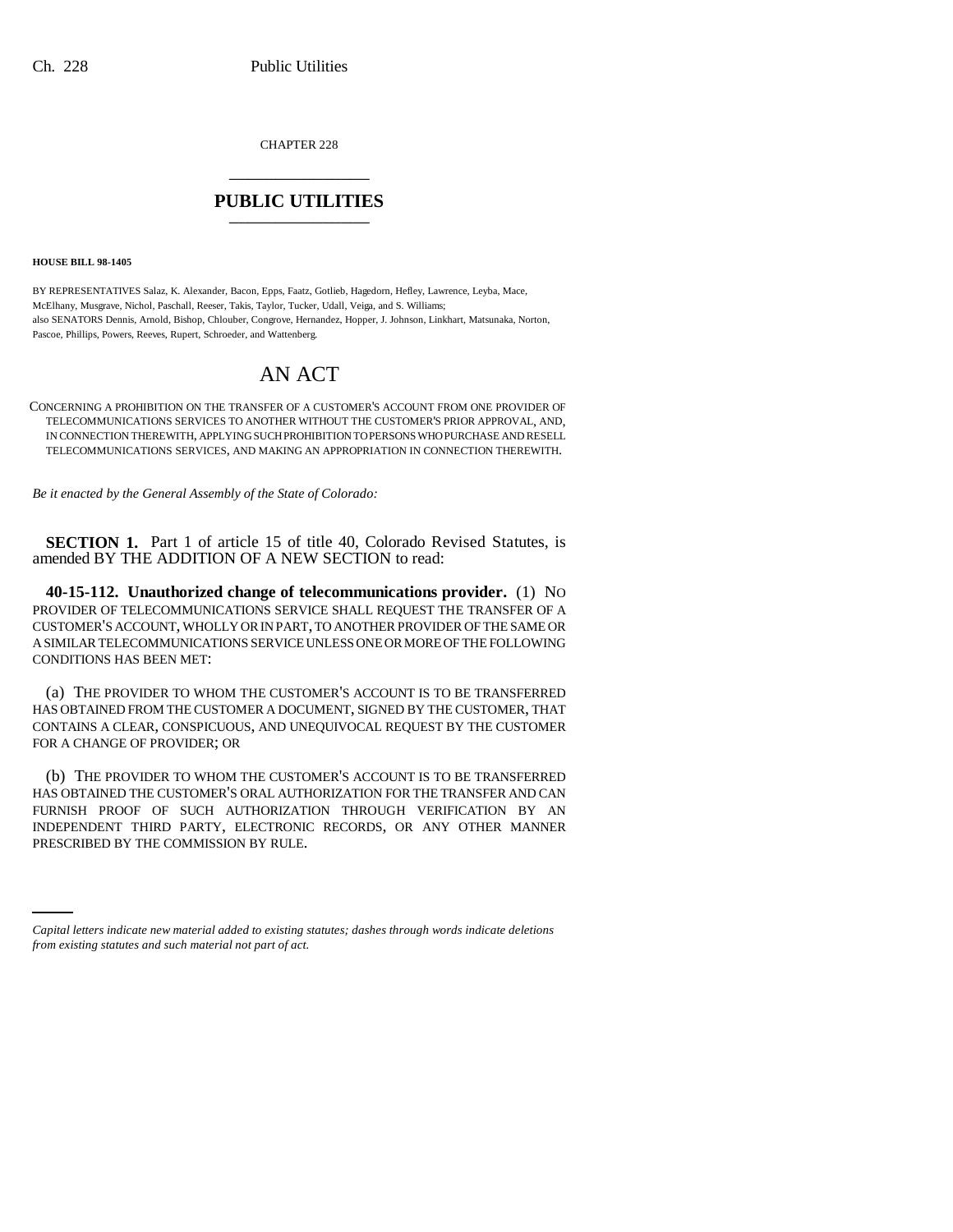(2) (a) IF THE CUSTOMER IS NOT AN INDIVIDUAL, A DOCUMENT, AUTHORIZATION, OR REQUEST REFERENCED IN SUBSECTION (1) OF THIS SECTION SHALL BE VALID ONLY IF GIVEN BY AN AUTHORIZED REPRESENTATIVE OF THE CUSTOMER, WHO SHALL PROVIDE PROOF OF SUCH AUTHORITY.

(b) A DOCUMENT SHALL NOT BE VALID UNDER PARAGRAPH (a) OF SUBSECTION (1) OF THIS SECTION IF IT IS PRESENTED TO THE CUSTOMER FOR SIGNATURE IN CONNECTION WITH A SWEEPSTAKES OR OTHER GAME OF CHANCE.

(3) A TELECOMMUNICATIONS PROVIDER WHO INITIATES AN UNAUTHORIZED CHANGE IN A CUSTOMER'S TELECOMMUNICATIONS PROVIDER IN VIOLATION OF THIS SECTION IS LIABLE:

(a) TO THE CUSTOMER, THE CUSTOMER'S PREVIOUSLY SELECTED PROVIDER, OR BOTH, AS DETERMINED BY THE COMMISSION, FOR ALL INTRASTATE LONG DISTANCE CHARGES, INTERSTATE LONG DISTANCE CHARGES, LOCAL EXCHANGE SERVICE CHARGES, PROVIDER SWITCHING FEES, THE VALUE OF ANY PREMIUMS TO WHICH THE CUSTOMER WOULD HAVE BEEN ENTITLED, AND OTHER RELEVANT CHARGES INCURRED BY THE CUSTOMER DURING THE PERIOD OF THE UNAUTHORIZED CHANGE; AND

(b) TO THE CUSTOMER'S LOCAL EXCHANGE PROVIDER FOR THE CHANGE FEES FOR THE UNAUTHORIZED CHANGE AND REINSTATING THE CUSTOMER TO THE ORIGINAL PROVIDER.

**SECTION 2.** Part 3 of article 15 of title 40, Colorado Revised Statutes, is amended BY THE ADDITION OF A NEW SECTION to read:

**40-15-302.5. Resellers of toll services - registration required.** (1) TOLL RESELLERS SHALL REGISTER WITH THE COMMISSION IN A FORM SATISFACTORY TO THE COMMISSION. SUCH REGISTRATION SHALL INCLUDE, AT A MINIMUM, THE FOLLOWING INFORMATION UPDATED WITHIN FIFTEEN DAYS AFTER ANY CHANGE:

(a) THE TOLL RESELLER'S NAME AND COMPLETE ADDRESS;

(b) ALL NAMES UNDER WHICH THE TOLL RESELLER DOES BUSINESS;

(c) ALL NAMES AND IDENTIFICATION NUMBERS UNDER WHICH THE TOLL RESELLER HAS REGISTERED WITH THE COLORADO SECRETARY OF STATE OR THE COLORADO DEPARTMENT OF REVENUE;

(d) THE NAME, TITLE, ADDRESS, AND TELEPHONE NUMBER OF AN AUTHORIZED REPRESENTATIVE TO WHOM THE COMMISSION MAY MAKE INQUIRIES; AND

(e) A TOLL-FREE TELEPHONE NUMBER TO WHICH CONSUMER INQUIRIES OR COMPLAINTS MAY BE MADE.

(2) TOLL RESELLERS WHO REGISTER IN ACCORDANCE WITH SUBSECTION (1) OF THIS SECTION SHALL BE EXEMPT FROM REGULATION BY THE COMMISSION EXCEPT AS OTHERWISE PROVIDED IN THIS SECTION.

(3) FOR THE PURPOSE OF ENFORCING SECTION 40-15-112, THE COMMISSION MAY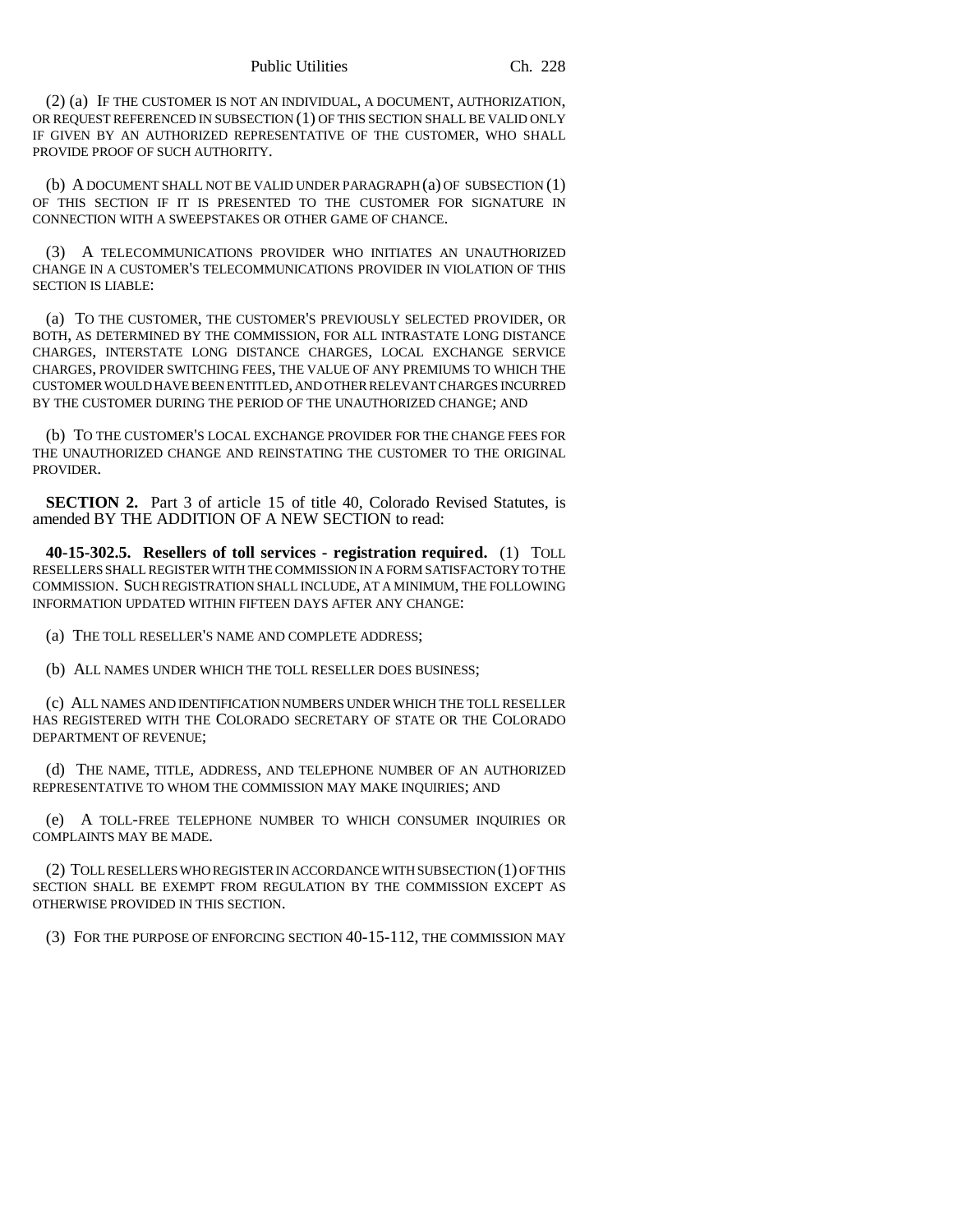## Ch. 228 Public Utilities

EXERCISE ANY OF THE POWERS CONFERRED UNDER ARTICLES 1 TO 7 OF THIS TITLE AGAINST A TOLL RESELLER AND, IN CASES OF COMPLAINTS FILED UNDER SECTION 40-6-108, MAY ORDER A TOLL RESELLER TO MAKE DUE REPARATIONS TO THE COMPLAINING PARTY.

(4) PURSUANT TO SECTION 24-50-504 (2) (a), C.R.S., THE COMMISSION SHALL ENTER INTO PERSONAL SERVICES CONTRACTS THAT CREATE AN INDEPENDENT CONTRACTOR RELATIONSHIP FOR THE ADMINISTRATION OF THIS SECTION AND SECTION 40-15-112, C.R.S.

**SECTION 3.** 40-15-102, Colorado Revised Statutes, is amended BY THE ADDITION OF THE FOLLOWING NEW SUBSECTIONS to read:

**40-15-102. Definitions.** As used in this article, unless the context otherwise requires:

(30) "TOLL RESELLER" MEANS A PERSON WHO PROVIDES TOLL SERVICES TO END-USE CUSTOMERS BY USING THE TRANSMISSION FACILITIES, INCLUDING WITHOUT LIMITATION WIRE, CABLE, OPTICAL FIBER, OR SATELLITE OR TERRESTRIAL RADIO SIGNALS, OF ANOTHER PERSON. A TOLL RESELLER MAY, BUT NEEDS NOT, POSSESS ITS OWN SWITCHING FACILITIES.

(31) "TOLL SERVICE" MEANS A TYPE OF TELECOMMUNICATIONS SERVICE, COMMONLY KNOWN AS LONG-DISTANCE SERVICE, THAT IS PROVIDED ON AN INTRASTATE BASIS BETWEEN LATAS AND WITHIN LATAS AND THAT IS:

(a) NOT INCLUDED AS A PART OF BASIC LOCAL EXCHANGE SERVICE;

(b) PROVIDED BETWEEN LOCAL CALLING AREAS; AND

(c) BILLED TO THE CUSTOMER SEPARATELY FROM BASIC LOCAL EXCHANGE SERVICE.

**SECTION 4.** 40-1-103 (1) (b) (III), Colorado Revised Statutes, is amended to read:

**40-1-103. Public utility defined.** (1) (b) Nothing in articles 1 to 7 of this title shall be construed to apply to:

(III) Hotels, motels, or other lodging-type entities which THAT resell intrastate toll and wide area telephone services to their lodging patrons and not to the general public; or to any other entities which only resell to the general public intrastate long distance telephone services by using the tariff services and facilities of regulated telephone utilities;

**SECTION 5. Appropriation.** In addition to any other appropriation, there is hereby appropriated, out of any moneys in the fixed utilities cash fund not otherwise appropriated, to the department of regulatory agencies, public utilities commission, for the fiscal year beginning July 1, 1998, the sum of forty-two thousand eight hundred ninety-one dollars (\$42,891) for contractual services, or so much thereof as may be necessary, for the implementation of this act.